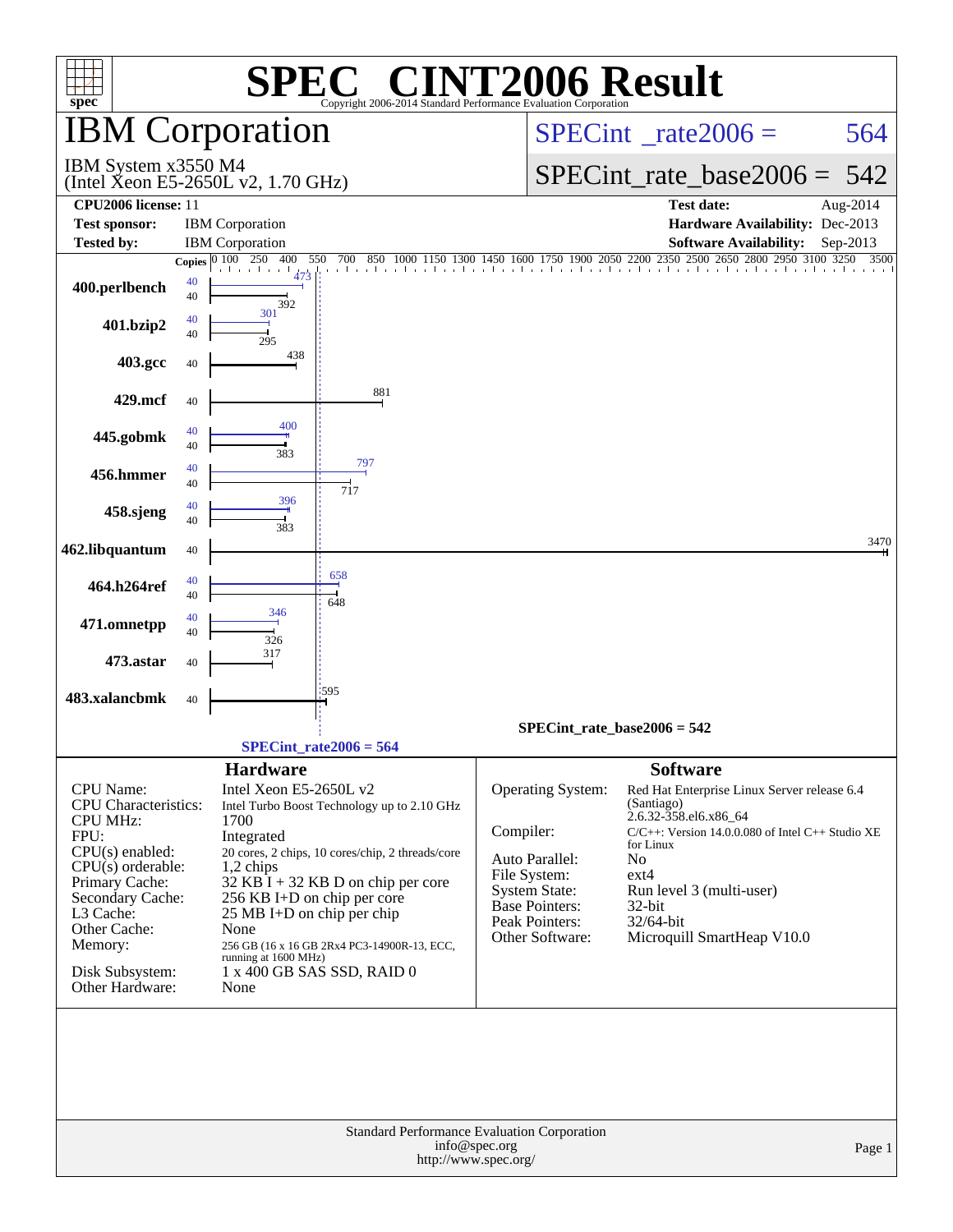

## **IBM** Corporation

## SPECint rate $2006 = 564$

#### IBM System x3550 M4

(Intel Xeon E5-2650L v2, 1.70 GHz)

[SPECint\\_rate\\_base2006 =](http://www.spec.org/auto/cpu2006/Docs/result-fields.html#SPECintratebase2006) 542

**[CPU2006 license:](http://www.spec.org/auto/cpu2006/Docs/result-fields.html#CPU2006license)** 11 **[Test date:](http://www.spec.org/auto/cpu2006/Docs/result-fields.html#Testdate)** Aug-2014 **[Test sponsor:](http://www.spec.org/auto/cpu2006/Docs/result-fields.html#Testsponsor)** IBM Corporation **[Hardware Availability:](http://www.spec.org/auto/cpu2006/Docs/result-fields.html#HardwareAvailability)** Dec-2013 **[Tested by:](http://www.spec.org/auto/cpu2006/Docs/result-fields.html#Testedby)** IBM Corporation **[Software Availability:](http://www.spec.org/auto/cpu2006/Docs/result-fields.html#SoftwareAvailability)** Sep-2013

#### **[Results Table](http://www.spec.org/auto/cpu2006/Docs/result-fields.html#ResultsTable)**

|                    | <b>Base</b>   |                |              |                                                                                                          |            |                |                  | <b>Peak</b>   |                |              |                |              |                |              |
|--------------------|---------------|----------------|--------------|----------------------------------------------------------------------------------------------------------|------------|----------------|------------------|---------------|----------------|--------------|----------------|--------------|----------------|--------------|
| <b>Benchmark</b>   | <b>Copies</b> | <b>Seconds</b> | <b>Ratio</b> | <b>Seconds</b>                                                                                           | Ratio      | <b>Seconds</b> | Ratio            | <b>Copies</b> | <b>Seconds</b> | <b>Ratio</b> | <b>Seconds</b> | <b>Ratio</b> | <b>Seconds</b> | <b>Ratio</b> |
| 400.perlbench      | 40            | 997            | 392          | 994                                                                                                      | 393        | 997            | <b>392</b>       | 40            | 825            | 473          | 823            | 475          | 829            | 472          |
| 401.bzip2          | 40            | 1310           | 295          | 1309                                                                                                     | 295        | 1315           | 294              | 40            | 1284           | 301          | 1282           | 301          | 1281           | 301          |
| $403.\mathrm{gcc}$ | 40            | 734            | 438          | 734                                                                                                      | 439        | 736            | 437              | 40            | 734            | 438          | 734            | 439          | 736            | 437          |
| $429$ .mcf         | 40            | 414            | 881          | 413                                                                                                      | 884        | 415            | 880              | 40            | 414            | 881          | 413            | 884          | 415            | 880          |
| $445$ .gobmk       | 40            | 1097           | 382          | 1094                                                                                                     | 383        | 1082           | 388              | 40            | 1047           | 401          | 1050           | 400          | 1079           | 389          |
| 456.hmmer          | 40            | 519            | 719          | 521                                                                                                      | 716        | 521            | 717              | 40            | 468            | 797          | 469            | 797          | 469            | 796          |
| $458$ .sjeng       | 40            | 1266           | 382          | 1261                                                                                                     | 384        | 1263           | <b>383</b>       | 40            | 1225           | 395          | 1189           | 407          | 1222           | 396          |
| 462.libquantum     | 40            | 239            | 3470         | 240                                                                                                      | 3450       | 239            | 3470             | 40            | 239            | 3470         | 240            | 3450         | 239            | 3470         |
| 464.h264ref        | 40            | 1367           | 648          | 1368                                                                                                     | 647        | 1360           | 651              | 40            | 1349           | 656          | 1345           | 658          | 1344           | 658          |
| 471.omnetpp        | 40            | 766            | 326          | 766                                                                                                      | 327        | 767            | 326              | 40            | 722            | 346          | 719            | 348          | 725            | 345          |
| $473$ . astar      | 40            | 887            | 317          | 887                                                                                                      | 316        | 883            | 318              | 40            | 887            | 317          | 887            | 316          | 883            | 318          |
| 483.xalancbmk      | 40            | 464            | 595          | 464                                                                                                      | <b>595</b> | 466            | 593 <sub>l</sub> | 40            | 464            | 595          | 464            | 595          | 466            | 593          |
|                    |               |                |              | Results appear in the order in which they were run. Bold underlined text indicates a median measurement. |            |                |                  |               |                |              |                |              |                |              |

#### **[Submit Notes](http://www.spec.org/auto/cpu2006/Docs/result-fields.html#SubmitNotes)**

 The numactl mechanism was used to bind copies to processors. The config file option 'submit' was used to generate numactl commands to bind each copy to a specific processor. For details, please see the config file.

#### **[Operating System Notes](http://www.spec.org/auto/cpu2006/Docs/result-fields.html#OperatingSystemNotes)**

 Stack size set to unlimited using "ulimit -s unlimited" Zone reclaim mode enabled with: echo 1 > /proc/sys/vm/zone\_reclaim\_mode Intel Idle Driver disabled with the following Linux kernel parameter in /etc/grub.conf: intel\_idle.max\_cstate=0

#### **[Platform Notes](http://www.spec.org/auto/cpu2006/Docs/result-fields.html#PlatformNotes)**

 BIOS setting: Operating Mode set to Maximum Performance Sysinfo program /home/SPECcpu-20140116-ic14.0/config/sysinfo.rev6818 \$Rev: 6818 \$ \$Date:: 2012-07-17 #\$ e86d102572650a6e4d596a3cee98f191 running on x3550M4 Mon Aug 18 22:19:32 2014

 This section contains SUT (System Under Test) info as seen by some common utilities. To remove or add to this section, see: <http://www.spec.org/cpu2006/Docs/config.html#sysinfo>

 From /proc/cpuinfo model name : Intel(R) Xeon(R) CPU E5-2650L v2 @ 1.70GHz 2 "physical id"s (chips) Continued on next page

> Standard Performance Evaluation Corporation [info@spec.org](mailto:info@spec.org) <http://www.spec.org/>

Page 2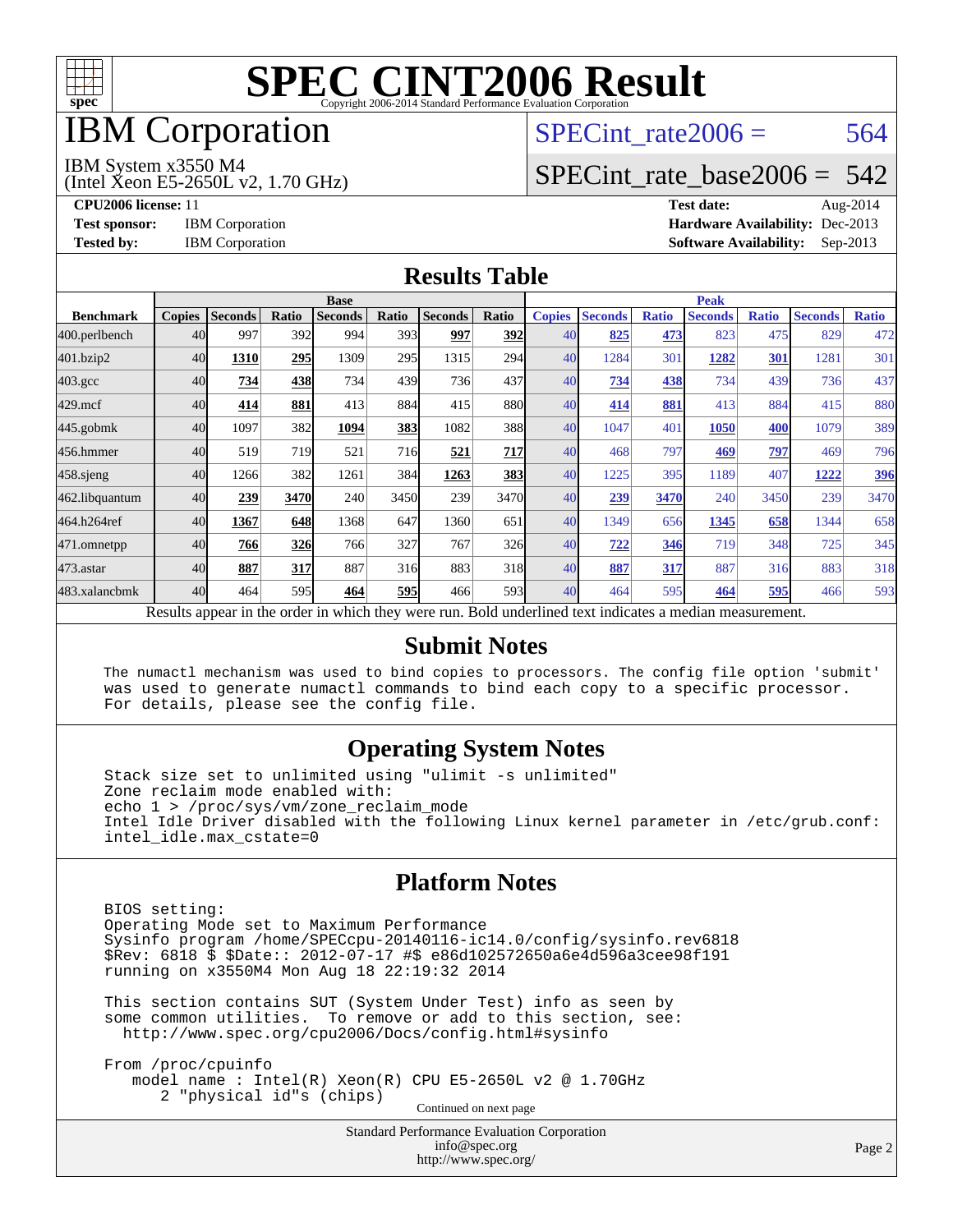

IBM Corporation

SPECint rate $2006 = 564$ 

(Intel Xeon E5-2650L v2, 1.70 GHz) IBM System x3550 M4

[SPECint\\_rate\\_base2006 =](http://www.spec.org/auto/cpu2006/Docs/result-fields.html#SPECintratebase2006)  $542$ 

**[Tested by:](http://www.spec.org/auto/cpu2006/Docs/result-fields.html#Testedby)** IBM Corporation **[Software Availability:](http://www.spec.org/auto/cpu2006/Docs/result-fields.html#SoftwareAvailability)** Sep-2013

**[CPU2006 license:](http://www.spec.org/auto/cpu2006/Docs/result-fields.html#CPU2006license)** 11 **[Test date:](http://www.spec.org/auto/cpu2006/Docs/result-fields.html#Testdate)** Aug-2014 **[Test sponsor:](http://www.spec.org/auto/cpu2006/Docs/result-fields.html#Testsponsor)** IBM Corporation **[Hardware Availability:](http://www.spec.org/auto/cpu2006/Docs/result-fields.html#HardwareAvailability)** Dec-2013

#### **[Platform Notes \(Continued\)](http://www.spec.org/auto/cpu2006/Docs/result-fields.html#PlatformNotes)**

 40 "processors" cores, siblings (Caution: counting these is hw and system dependent. The following excerpts from /proc/cpuinfo might not be reliable. Use with caution.) cpu cores : 10 siblings : 20 physical 0: cores 0 1 2 3 4 8 9 10 11 12 physical 1: cores 0 1 2 3 4 8 9 10 11 12 cache size : 25600 KB From /proc/meminfo MemTotal: 264462480 kB HugePages\_Total: 0<br>Hugepagesize: 2048 kB Hugepagesize: /usr/bin/lsb\_release -d Red Hat Enterprise Linux Server release 6.4 (Santiago) From /etc/\*release\* /etc/\*version\* redhat-release: Red Hat Enterprise Linux Server release 6.4 (Santiago) system-release: Red Hat Enterprise Linux Server release 6.4 (Santiago) system-release-cpe: cpe:/o:redhat:enterprise\_linux:6server:ga:server uname -a: Linux x3550M4 2.6.32-358.18.1.el6.x86\_64 #1 SMP Fri Aug 2 17:04:38 EDT 2013 x86\_64 x86\_64 x86\_64 GNU/Linux run-level 3 Aug 18 22:19 SPEC is set to: /home/SPECcpu-20140116-ic14.0 Filesystem Type Size Used Avail Use% Mounted on /dev/mapper/vg\_x3550m4-lv\_home ext4 312G 208G 89G 70% /home Additional information from dmidecode: BIOS IBM -[D7E139YUS-1.70]- 05/13/2014 Memory: 8x Not Specified Not Specified 16x Samsung M393B2G70QH0-CMA 16 GB 1600 MHz 2 rank (End of data from sysinfo program) **[General Notes](http://www.spec.org/auto/cpu2006/Docs/result-fields.html#GeneralNotes)** Environment variables set by runspec before the start of the run:

LD\_LIBRARY\_PATH = "/home/SPECcpu-20140116-ic14.0/libs/32:/home/SPECcpu-20140116-ic14.0/libs/64:/home/SPECcpu-20140116-ic14.0/sh"

 Binaries compiled on a system with 1x Core i7-860 CPU + 8GB memory using RedHat EL 6.4 Transparent Huge Pages enabled with: echo always > /sys/kernel/mm/redhat\_transparent\_hugepage/enabled Continued on next page

> Standard Performance Evaluation Corporation [info@spec.org](mailto:info@spec.org) <http://www.spec.org/>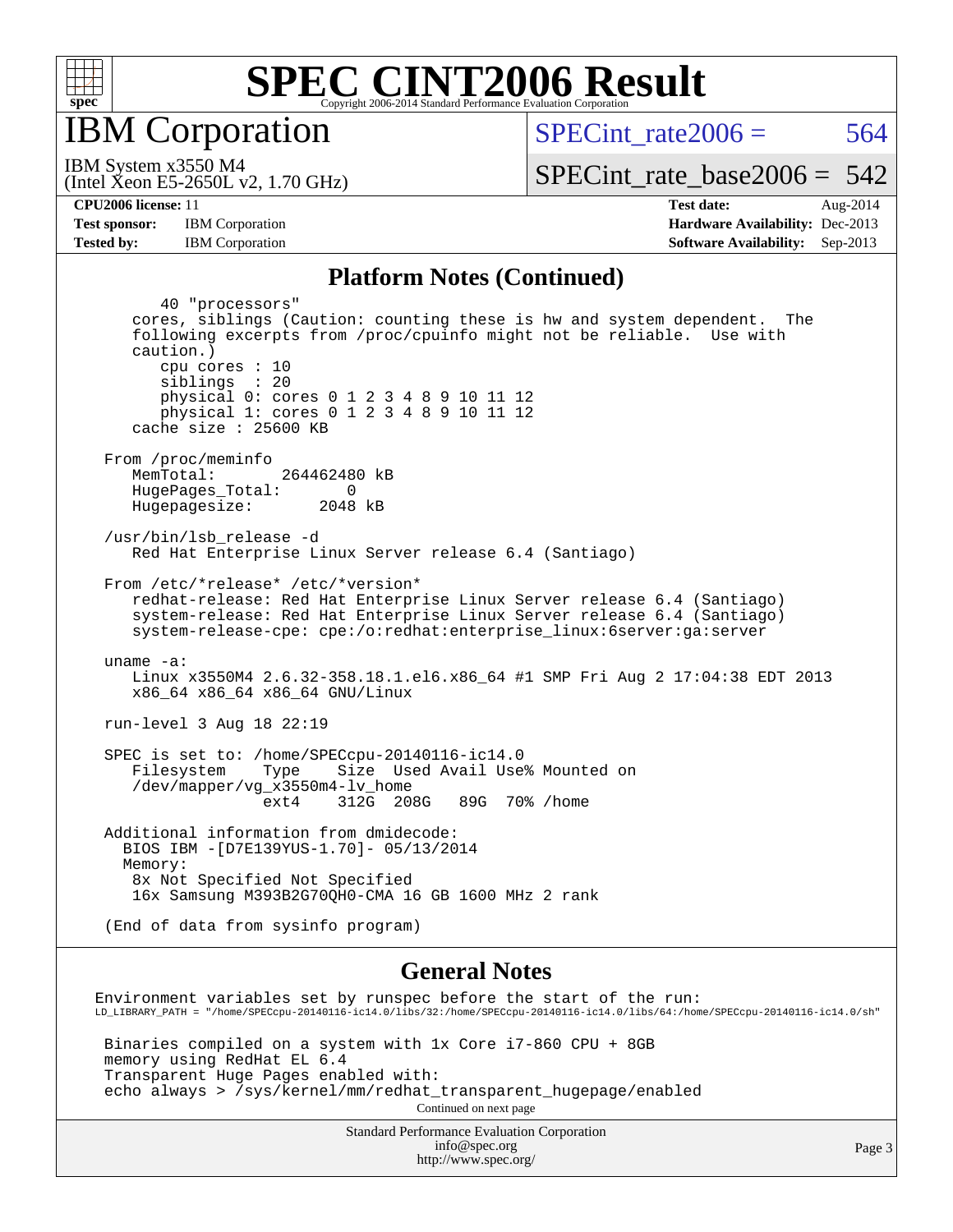

IBM Corporation

SPECint rate $2006 = 564$ 

(Intel Xeon E5-2650L v2, 1.70 GHz) IBM System x3550 M4

[SPECint\\_rate\\_base2006 =](http://www.spec.org/auto/cpu2006/Docs/result-fields.html#SPECintratebase2006) 542

**[Test sponsor:](http://www.spec.org/auto/cpu2006/Docs/result-fields.html#Testsponsor)** IBM Corporation **[Hardware Availability:](http://www.spec.org/auto/cpu2006/Docs/result-fields.html#HardwareAvailability)** Dec-2013

**[CPU2006 license:](http://www.spec.org/auto/cpu2006/Docs/result-fields.html#CPU2006license)** 11 **[Test date:](http://www.spec.org/auto/cpu2006/Docs/result-fields.html#Testdate)** Aug-2014 **[Tested by:](http://www.spec.org/auto/cpu2006/Docs/result-fields.html#Testedby)** IBM Corporation **[Software Availability:](http://www.spec.org/auto/cpu2006/Docs/result-fields.html#SoftwareAvailability)** Sep-2013

#### **[General Notes \(Continued\)](http://www.spec.org/auto/cpu2006/Docs/result-fields.html#GeneralNotes)**

 Filesystem page cache cleared with: echo 1> /proc/sys/vm/drop\_caches runspec command invoked through numactl i.e.: numactl --interleave=all runspec <etc>

### **[Base Compiler Invocation](http://www.spec.org/auto/cpu2006/Docs/result-fields.html#BaseCompilerInvocation)**

[C benchmarks](http://www.spec.org/auto/cpu2006/Docs/result-fields.html#Cbenchmarks): [icc -m32](http://www.spec.org/cpu2006/results/res2014q3/cpu2006-20140819-30960.flags.html#user_CCbase_intel_icc_5ff4a39e364c98233615fdd38438c6f2)

[C++ benchmarks:](http://www.spec.org/auto/cpu2006/Docs/result-fields.html#CXXbenchmarks) [icpc -m32](http://www.spec.org/cpu2006/results/res2014q3/cpu2006-20140819-30960.flags.html#user_CXXbase_intel_icpc_4e5a5ef1a53fd332b3c49e69c3330699)

### **[Base Portability Flags](http://www.spec.org/auto/cpu2006/Docs/result-fields.html#BasePortabilityFlags)**

 400.perlbench: [-DSPEC\\_CPU\\_LINUX\\_IA32](http://www.spec.org/cpu2006/results/res2014q3/cpu2006-20140819-30960.flags.html#b400.perlbench_baseCPORTABILITY_DSPEC_CPU_LINUX_IA32) 462.libquantum: [-DSPEC\\_CPU\\_LINUX](http://www.spec.org/cpu2006/results/res2014q3/cpu2006-20140819-30960.flags.html#b462.libquantum_baseCPORTABILITY_DSPEC_CPU_LINUX) 483.xalancbmk: [-DSPEC\\_CPU\\_LINUX](http://www.spec.org/cpu2006/results/res2014q3/cpu2006-20140819-30960.flags.html#b483.xalancbmk_baseCXXPORTABILITY_DSPEC_CPU_LINUX)

## **[Base Optimization Flags](http://www.spec.org/auto/cpu2006/Docs/result-fields.html#BaseOptimizationFlags)**

[C benchmarks](http://www.spec.org/auto/cpu2006/Docs/result-fields.html#Cbenchmarks):

[-xSSE4.2](http://www.spec.org/cpu2006/results/res2014q3/cpu2006-20140819-30960.flags.html#user_CCbase_f-xSSE42_f91528193cf0b216347adb8b939d4107) [-ipo](http://www.spec.org/cpu2006/results/res2014q3/cpu2006-20140819-30960.flags.html#user_CCbase_f-ipo) [-O3](http://www.spec.org/cpu2006/results/res2014q3/cpu2006-20140819-30960.flags.html#user_CCbase_f-O3) [-no-prec-div](http://www.spec.org/cpu2006/results/res2014q3/cpu2006-20140819-30960.flags.html#user_CCbase_f-no-prec-div) [-opt-prefetch](http://www.spec.org/cpu2006/results/res2014q3/cpu2006-20140819-30960.flags.html#user_CCbase_f-opt-prefetch) [-opt-mem-layout-trans=3](http://www.spec.org/cpu2006/results/res2014q3/cpu2006-20140819-30960.flags.html#user_CCbase_f-opt-mem-layout-trans_a7b82ad4bd7abf52556d4961a2ae94d5)

[C++ benchmarks:](http://www.spec.org/auto/cpu2006/Docs/result-fields.html#CXXbenchmarks)

[-xSSE4.2](http://www.spec.org/cpu2006/results/res2014q3/cpu2006-20140819-30960.flags.html#user_CXXbase_f-xSSE42_f91528193cf0b216347adb8b939d4107) [-ipo](http://www.spec.org/cpu2006/results/res2014q3/cpu2006-20140819-30960.flags.html#user_CXXbase_f-ipo) [-O3](http://www.spec.org/cpu2006/results/res2014q3/cpu2006-20140819-30960.flags.html#user_CXXbase_f-O3) [-no-prec-div](http://www.spec.org/cpu2006/results/res2014q3/cpu2006-20140819-30960.flags.html#user_CXXbase_f-no-prec-div) [-opt-prefetch](http://www.spec.org/cpu2006/results/res2014q3/cpu2006-20140819-30960.flags.html#user_CXXbase_f-opt-prefetch) [-opt-mem-layout-trans=3](http://www.spec.org/cpu2006/results/res2014q3/cpu2006-20140819-30960.flags.html#user_CXXbase_f-opt-mem-layout-trans_a7b82ad4bd7abf52556d4961a2ae94d5) [-Wl,-z,muldefs](http://www.spec.org/cpu2006/results/res2014q3/cpu2006-20140819-30960.flags.html#user_CXXbase_link_force_multiple1_74079c344b956b9658436fd1b6dd3a8a) [-L/sh -lsmartheap](http://www.spec.org/cpu2006/results/res2014q3/cpu2006-20140819-30960.flags.html#user_CXXbase_SmartHeap_32f6c82aa1ed9c52345d30cf6e4a0499)

### **[Base Other Flags](http://www.spec.org/auto/cpu2006/Docs/result-fields.html#BaseOtherFlags)**

[C benchmarks](http://www.spec.org/auto/cpu2006/Docs/result-fields.html#Cbenchmarks):

403.gcc: [-Dalloca=\\_alloca](http://www.spec.org/cpu2006/results/res2014q3/cpu2006-20140819-30960.flags.html#b403.gcc_baseEXTRA_CFLAGS_Dalloca_be3056838c12de2578596ca5467af7f3)

## **[Peak Compiler Invocation](http://www.spec.org/auto/cpu2006/Docs/result-fields.html#PeakCompilerInvocation)**

[C benchmarks \(except as noted below\)](http://www.spec.org/auto/cpu2006/Docs/result-fields.html#Cbenchmarksexceptasnotedbelow): [icc -m32](http://www.spec.org/cpu2006/results/res2014q3/cpu2006-20140819-30960.flags.html#user_CCpeak_intel_icc_5ff4a39e364c98233615fdd38438c6f2)

400.perlbench: [icc -m64](http://www.spec.org/cpu2006/results/res2014q3/cpu2006-20140819-30960.flags.html#user_peakCCLD400_perlbench_intel_icc_64bit_bda6cc9af1fdbb0edc3795bac97ada53)

Continued on next page

Standard Performance Evaluation Corporation [info@spec.org](mailto:info@spec.org) <http://www.spec.org/>

Page 4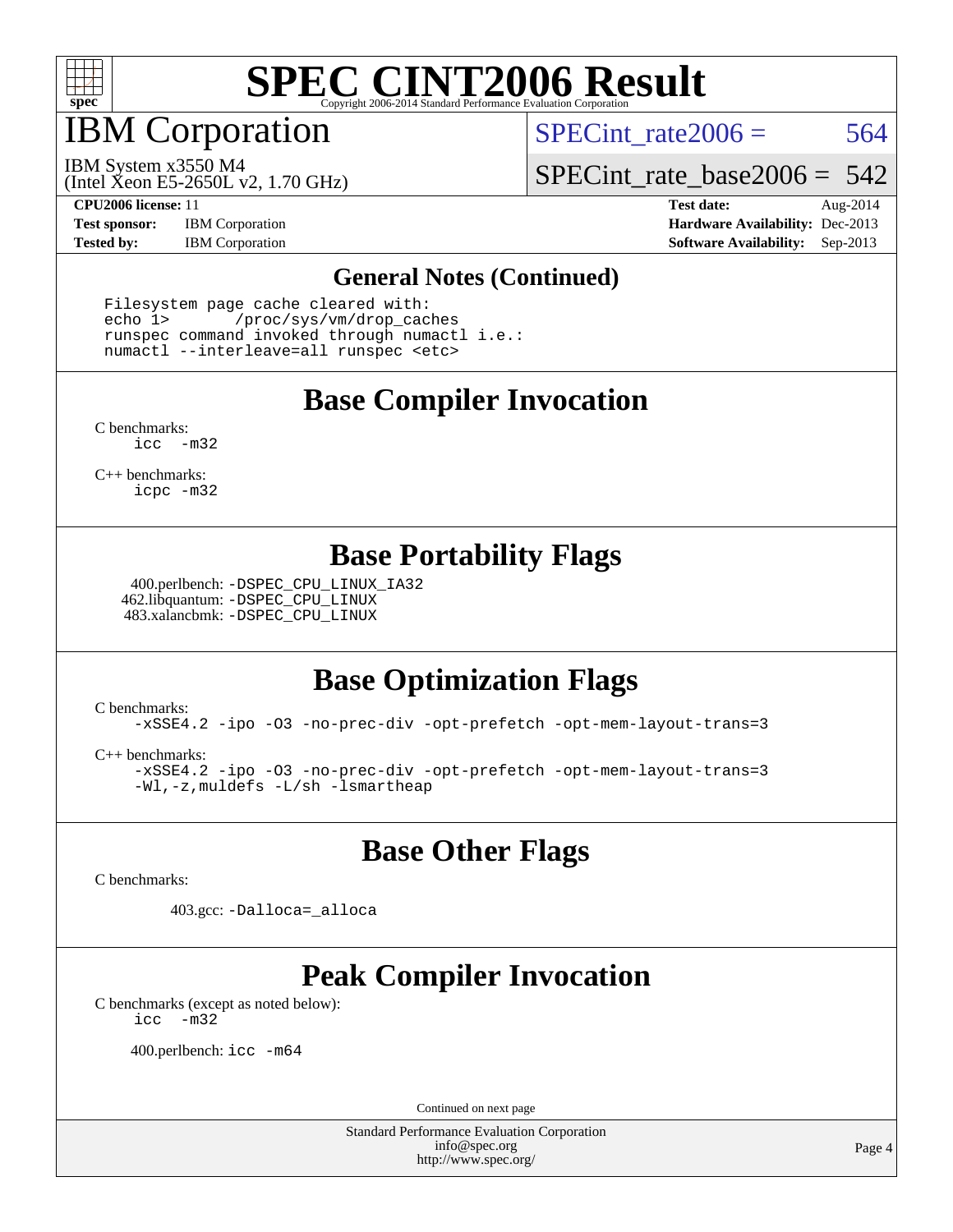

IBM Corporation

SPECint rate $2006 = 564$ 

SPECint rate base2006 =  $542$ 

(Intel Xeon E5-2650L v2, 1.70 GHz)

IBM System x3550 M4

**[Test sponsor:](http://www.spec.org/auto/cpu2006/Docs/result-fields.html#Testsponsor)** IBM Corporation **[Hardware Availability:](http://www.spec.org/auto/cpu2006/Docs/result-fields.html#HardwareAvailability)** Dec-2013

**[CPU2006 license:](http://www.spec.org/auto/cpu2006/Docs/result-fields.html#CPU2006license)** 11 **[Test date:](http://www.spec.org/auto/cpu2006/Docs/result-fields.html#Testdate)** Aug-2014 **[Tested by:](http://www.spec.org/auto/cpu2006/Docs/result-fields.html#Testedby)** IBM Corporation **[Software Availability:](http://www.spec.org/auto/cpu2006/Docs/result-fields.html#SoftwareAvailability)** Sep-2013

## **[Peak Compiler Invocation \(Continued\)](http://www.spec.org/auto/cpu2006/Docs/result-fields.html#PeakCompilerInvocation)**

401.bzip2: [icc -m64](http://www.spec.org/cpu2006/results/res2014q3/cpu2006-20140819-30960.flags.html#user_peakCCLD401_bzip2_intel_icc_64bit_bda6cc9af1fdbb0edc3795bac97ada53)

456.hmmer: [icc -m64](http://www.spec.org/cpu2006/results/res2014q3/cpu2006-20140819-30960.flags.html#user_peakCCLD456_hmmer_intel_icc_64bit_bda6cc9af1fdbb0edc3795bac97ada53)

 $458 \text{.}$ sjeng: icc  $-\text{m64}$ 

[C++ benchmarks:](http://www.spec.org/auto/cpu2006/Docs/result-fields.html#CXXbenchmarks)

[icpc -m32](http://www.spec.org/cpu2006/results/res2014q3/cpu2006-20140819-30960.flags.html#user_CXXpeak_intel_icpc_4e5a5ef1a53fd332b3c49e69c3330699)

**[Peak Portability Flags](http://www.spec.org/auto/cpu2006/Docs/result-fields.html#PeakPortabilityFlags)**

 400.perlbench: [-DSPEC\\_CPU\\_LP64](http://www.spec.org/cpu2006/results/res2014q3/cpu2006-20140819-30960.flags.html#b400.perlbench_peakCPORTABILITY_DSPEC_CPU_LP64) [-DSPEC\\_CPU\\_LINUX\\_X64](http://www.spec.org/cpu2006/results/res2014q3/cpu2006-20140819-30960.flags.html#b400.perlbench_peakCPORTABILITY_DSPEC_CPU_LINUX_X64) 401.bzip2: [-DSPEC\\_CPU\\_LP64](http://www.spec.org/cpu2006/results/res2014q3/cpu2006-20140819-30960.flags.html#suite_peakCPORTABILITY401_bzip2_DSPEC_CPU_LP64) 456.hmmer: [-DSPEC\\_CPU\\_LP64](http://www.spec.org/cpu2006/results/res2014q3/cpu2006-20140819-30960.flags.html#suite_peakCPORTABILITY456_hmmer_DSPEC_CPU_LP64) 458.sjeng: [-DSPEC\\_CPU\\_LP64](http://www.spec.org/cpu2006/results/res2014q3/cpu2006-20140819-30960.flags.html#suite_peakCPORTABILITY458_sjeng_DSPEC_CPU_LP64) 462.libquantum: [-DSPEC\\_CPU\\_LINUX](http://www.spec.org/cpu2006/results/res2014q3/cpu2006-20140819-30960.flags.html#b462.libquantum_peakCPORTABILITY_DSPEC_CPU_LINUX) 483.xalancbmk: [-DSPEC\\_CPU\\_LINUX](http://www.spec.org/cpu2006/results/res2014q3/cpu2006-20140819-30960.flags.html#b483.xalancbmk_peakCXXPORTABILITY_DSPEC_CPU_LINUX)

## **[Peak Optimization Flags](http://www.spec.org/auto/cpu2006/Docs/result-fields.html#PeakOptimizationFlags)**

[C benchmarks](http://www.spec.org/auto/cpu2006/Docs/result-fields.html#Cbenchmarks):

 400.perlbench: [-xSSE4.2](http://www.spec.org/cpu2006/results/res2014q3/cpu2006-20140819-30960.flags.html#user_peakPASS2_CFLAGSPASS2_LDCFLAGS400_perlbench_f-xSSE42_f91528193cf0b216347adb8b939d4107)(pass 2) [-prof-gen](http://www.spec.org/cpu2006/results/res2014q3/cpu2006-20140819-30960.flags.html#user_peakPASS1_CFLAGSPASS1_LDCFLAGS400_perlbench_prof_gen_e43856698f6ca7b7e442dfd80e94a8fc)(pass 1) [-ipo](http://www.spec.org/cpu2006/results/res2014q3/cpu2006-20140819-30960.flags.html#user_peakPASS2_CFLAGSPASS2_LDCFLAGS400_perlbench_f-ipo)(pass 2) [-O3](http://www.spec.org/cpu2006/results/res2014q3/cpu2006-20140819-30960.flags.html#user_peakPASS2_CFLAGSPASS2_LDCFLAGS400_perlbench_f-O3)(pass 2) [-no-prec-div](http://www.spec.org/cpu2006/results/res2014q3/cpu2006-20140819-30960.flags.html#user_peakPASS2_CFLAGSPASS2_LDCFLAGS400_perlbench_f-no-prec-div)(pass 2) [-prof-use](http://www.spec.org/cpu2006/results/res2014q3/cpu2006-20140819-30960.flags.html#user_peakPASS2_CFLAGSPASS2_LDCFLAGS400_perlbench_prof_use_bccf7792157ff70d64e32fe3e1250b55)(pass 2) [-auto-ilp32](http://www.spec.org/cpu2006/results/res2014q3/cpu2006-20140819-30960.flags.html#user_peakCOPTIMIZE400_perlbench_f-auto-ilp32) 401.bzip2: [-xSSE4.2](http://www.spec.org/cpu2006/results/res2014q3/cpu2006-20140819-30960.flags.html#user_peakPASS2_CFLAGSPASS2_LDCFLAGS401_bzip2_f-xSSE42_f91528193cf0b216347adb8b939d4107)(pass 2) [-prof-gen](http://www.spec.org/cpu2006/results/res2014q3/cpu2006-20140819-30960.flags.html#user_peakPASS1_CFLAGSPASS1_LDCFLAGS401_bzip2_prof_gen_e43856698f6ca7b7e442dfd80e94a8fc)(pass 1) [-ipo](http://www.spec.org/cpu2006/results/res2014q3/cpu2006-20140819-30960.flags.html#user_peakPASS2_CFLAGSPASS2_LDCFLAGS401_bzip2_f-ipo)(pass 2) [-O3](http://www.spec.org/cpu2006/results/res2014q3/cpu2006-20140819-30960.flags.html#user_peakPASS2_CFLAGSPASS2_LDCFLAGS401_bzip2_f-O3)(pass 2) [-no-prec-div](http://www.spec.org/cpu2006/results/res2014q3/cpu2006-20140819-30960.flags.html#user_peakPASS2_CFLAGSPASS2_LDCFLAGS401_bzip2_f-no-prec-div)(pass 2) [-prof-use](http://www.spec.org/cpu2006/results/res2014q3/cpu2006-20140819-30960.flags.html#user_peakPASS2_CFLAGSPASS2_LDCFLAGS401_bzip2_prof_use_bccf7792157ff70d64e32fe3e1250b55)(pass 2) [-opt-prefetch](http://www.spec.org/cpu2006/results/res2014q3/cpu2006-20140819-30960.flags.html#user_peakCOPTIMIZE401_bzip2_f-opt-prefetch) [-auto-ilp32](http://www.spec.org/cpu2006/results/res2014q3/cpu2006-20140819-30960.flags.html#user_peakCOPTIMIZE401_bzip2_f-auto-ilp32) [-ansi-alias](http://www.spec.org/cpu2006/results/res2014q3/cpu2006-20140819-30960.flags.html#user_peakCOPTIMIZE401_bzip2_f-ansi-alias)  $403.\text{gcc: basepeak}$  = yes  $429$ .mcf: basepeak = yes 445.gobmk: [-xSSE4.2](http://www.spec.org/cpu2006/results/res2014q3/cpu2006-20140819-30960.flags.html#user_peakPASS2_CFLAGSPASS2_LDCFLAGS445_gobmk_f-xSSE42_f91528193cf0b216347adb8b939d4107)(pass 2) [-prof-gen](http://www.spec.org/cpu2006/results/res2014q3/cpu2006-20140819-30960.flags.html#user_peakPASS1_CFLAGSPASS1_LDCFLAGS445_gobmk_prof_gen_e43856698f6ca7b7e442dfd80e94a8fc)(pass 1) [-prof-use](http://www.spec.org/cpu2006/results/res2014q3/cpu2006-20140819-30960.flags.html#user_peakPASS2_CFLAGSPASS2_LDCFLAGS445_gobmk_prof_use_bccf7792157ff70d64e32fe3e1250b55)(pass 2) [-ansi-alias](http://www.spec.org/cpu2006/results/res2014q3/cpu2006-20140819-30960.flags.html#user_peakCOPTIMIZE445_gobmk_f-ansi-alias) [-opt-mem-layout-trans=3](http://www.spec.org/cpu2006/results/res2014q3/cpu2006-20140819-30960.flags.html#user_peakCOPTIMIZE445_gobmk_f-opt-mem-layout-trans_a7b82ad4bd7abf52556d4961a2ae94d5) 456.hmmer: [-xSSE4.2](http://www.spec.org/cpu2006/results/res2014q3/cpu2006-20140819-30960.flags.html#user_peakCOPTIMIZE456_hmmer_f-xSSE42_f91528193cf0b216347adb8b939d4107) [-ipo](http://www.spec.org/cpu2006/results/res2014q3/cpu2006-20140819-30960.flags.html#user_peakCOPTIMIZE456_hmmer_f-ipo) [-O3](http://www.spec.org/cpu2006/results/res2014q3/cpu2006-20140819-30960.flags.html#user_peakCOPTIMIZE456_hmmer_f-O3) [-no-prec-div](http://www.spec.org/cpu2006/results/res2014q3/cpu2006-20140819-30960.flags.html#user_peakCOPTIMIZE456_hmmer_f-no-prec-div) [-unroll2](http://www.spec.org/cpu2006/results/res2014q3/cpu2006-20140819-30960.flags.html#user_peakCOPTIMIZE456_hmmer_f-unroll_784dae83bebfb236979b41d2422d7ec2) [-auto-ilp32](http://www.spec.org/cpu2006/results/res2014q3/cpu2006-20140819-30960.flags.html#user_peakCOPTIMIZE456_hmmer_f-auto-ilp32) 458.sjeng: [-xSSE4.2](http://www.spec.org/cpu2006/results/res2014q3/cpu2006-20140819-30960.flags.html#user_peakPASS2_CFLAGSPASS2_LDCFLAGS458_sjeng_f-xSSE42_f91528193cf0b216347adb8b939d4107)(pass 2) [-prof-gen](http://www.spec.org/cpu2006/results/res2014q3/cpu2006-20140819-30960.flags.html#user_peakPASS1_CFLAGSPASS1_LDCFLAGS458_sjeng_prof_gen_e43856698f6ca7b7e442dfd80e94a8fc)(pass 1) [-ipo](http://www.spec.org/cpu2006/results/res2014q3/cpu2006-20140819-30960.flags.html#user_peakPASS2_CFLAGSPASS2_LDCFLAGS458_sjeng_f-ipo)(pass 2) [-O3](http://www.spec.org/cpu2006/results/res2014q3/cpu2006-20140819-30960.flags.html#user_peakPASS2_CFLAGSPASS2_LDCFLAGS458_sjeng_f-O3)(pass 2) [-no-prec-div](http://www.spec.org/cpu2006/results/res2014q3/cpu2006-20140819-30960.flags.html#user_peakPASS2_CFLAGSPASS2_LDCFLAGS458_sjeng_f-no-prec-div)(pass 2) [-prof-use](http://www.spec.org/cpu2006/results/res2014q3/cpu2006-20140819-30960.flags.html#user_peakPASS2_CFLAGSPASS2_LDCFLAGS458_sjeng_prof_use_bccf7792157ff70d64e32fe3e1250b55)(pass 2) [-unroll4](http://www.spec.org/cpu2006/results/res2014q3/cpu2006-20140819-30960.flags.html#user_peakCOPTIMIZE458_sjeng_f-unroll_4e5e4ed65b7fd20bdcd365bec371b81f) [-auto-ilp32](http://www.spec.org/cpu2006/results/res2014q3/cpu2006-20140819-30960.flags.html#user_peakCOPTIMIZE458_sjeng_f-auto-ilp32) 462.libquantum: basepeak = yes

Continued on next page

Standard Performance Evaluation Corporation [info@spec.org](mailto:info@spec.org) <http://www.spec.org/>